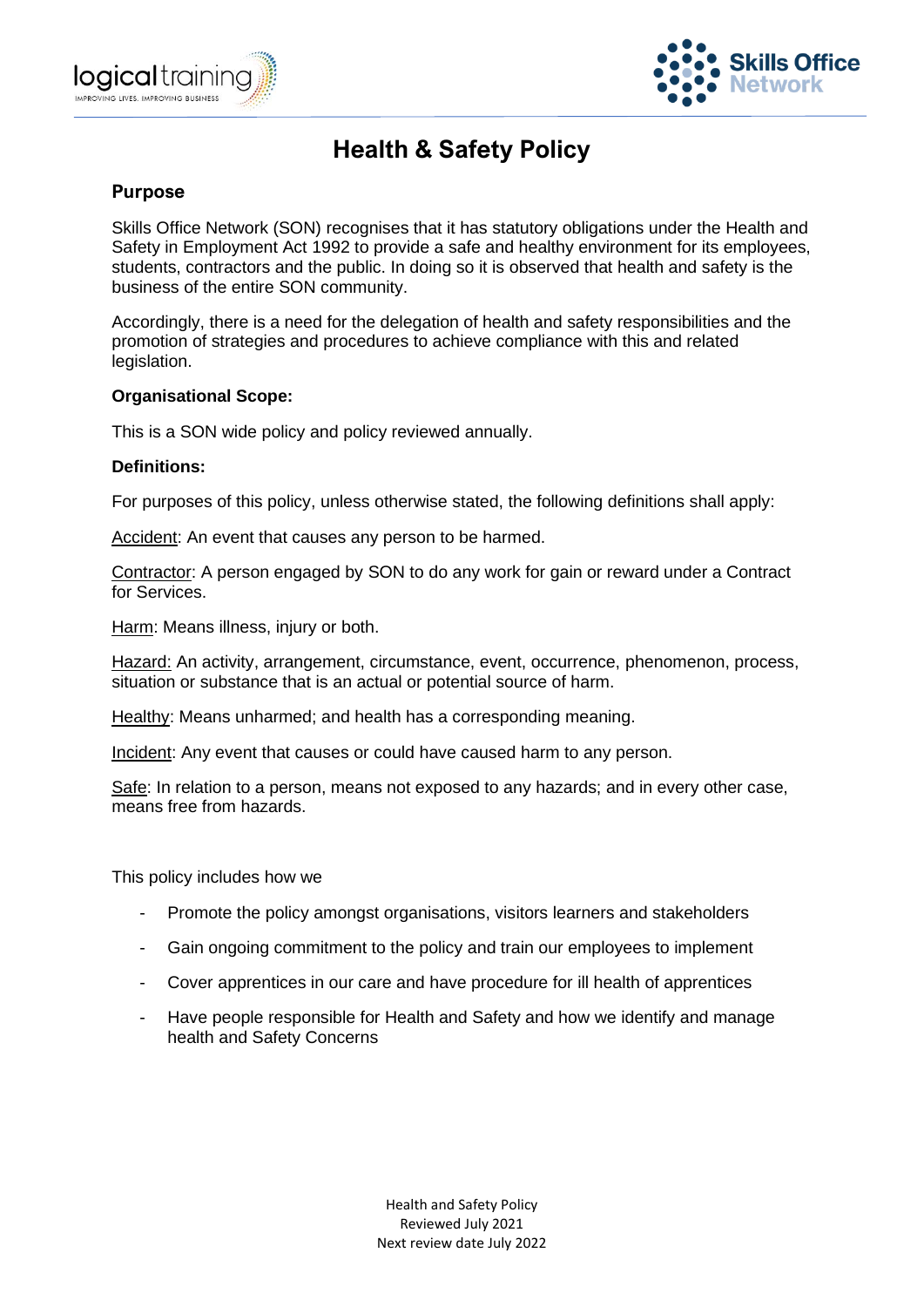



# **Policy Content and Guidelines:**

#### Health and Safety Policy

SON is firmly committed to the provision of a safe and healthy environment for its employees, apprentices, contractors and the public.

SON recognise that this commitment will only be achieved with positive leadership, the provision of necessary resources and continued pursuit of best practice in occupational health and safety.

SON expect every member of its community to accept personal responsibility for promoting the safety and well-being of themselves and those involved in, or affected by, the SON activities.

#### **Promoting and Implementing Policy**

The Managing Director and Quaity Manager have overall responsibility for the overall implementation of the policy and procedures and the day to day running.

Delivery Staff are responsible for their own safety and that of their colleagues and must adhere to the procedures and directive issued. A wider description of responsibilities is given in the following paragraphs:

The senior management team will maintain and support the policy by actively promoting a positive Health and Safety culture throughout the company and ensure that all procedures and directives for Health and Safety are implemented, maintained, reviewed and improved wherever possible across the company.

To ensure the objectives of the policy are met and standards continually improved where necessary, this policy is reviewed annually

## **The Managing Director will:**

## HEALTH AND SAFETY ROLE

- 1. Ensure that SON policy and procedures continue to meet the requirements of current Health and Safety legislation.
- 2. Update or produce new procedures as necessary.
- 3. Review the policy and procedures regularly or if conditions change.
- 4. Audit all aspects of the implementation of the policy and procedures throughout the companyto ensure continued compliance with legislation.
- 5. Design and implement the management system for Health and Safety throughout the company and maintain its effective operation.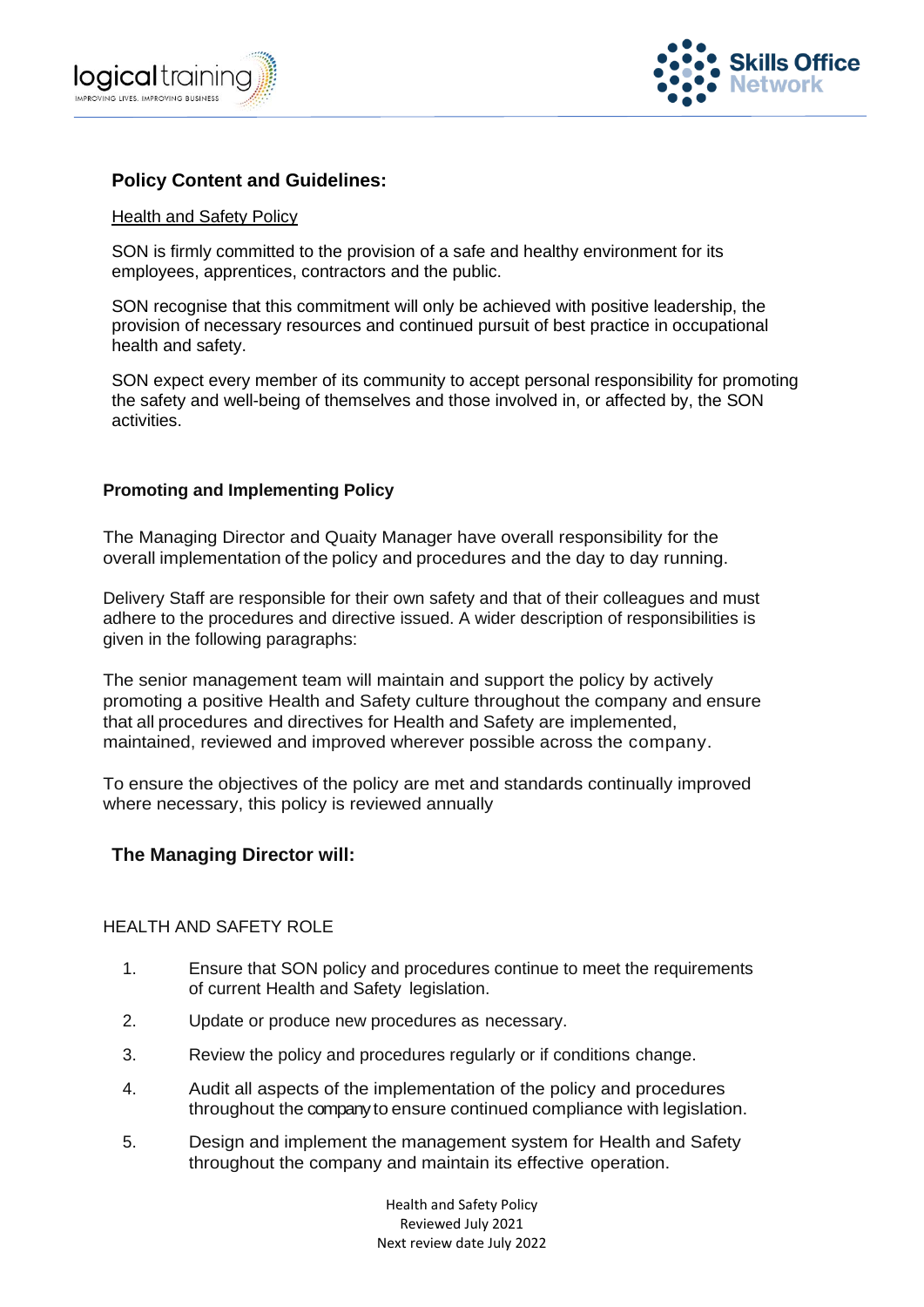

- 6. Record all information relating to accidents, incidents, near misses, staff training, evacuation drills and other safety inspections or records necessary to comply with company policy, procedures, and the law.
- 7. Act on behalf of SON with external organisations e.g. The Health and Safety Executive, the Local Authority, and associated stakeholders.
- 8. Prepare an annual report on Health and Safety.
- 9. Liaise with, instruct, and generally advise staff, learners and apprentices on matters of Health and Safety.
- 10. Investigate all reportable accidents, to identify the causation factors and review and revise procedures to reduce the risk of a recurrence. Compile and file all reports for such accidents with the appropriate authority (RIDDOR 2013) and any stakeholders who may require the same. Ensuring that effective local arrangements are in place for implementation of Health and Safety policies, procedures and codes of practice.
- 11. Promoting a positive Health and Safety culture by, for example, ensuring effective communication of Health and Safety information and including safety as an agenda item at all management meetings.
- 12. Training staff to comply with the Health and Safety Policy and procedures and assist in the effective management of Health and Safety and in particular to undertake risk assessments.
- 13. Reviewing and updating risk assessments and submitting them to relevant staff for approval.
- 14. Inspecting the areas to ensure that equipment, storage of combustible materials, and the condition of the workplace and traffic routes is maintained safely.
- 15. Ensuring that where necessary and when identified to reduce risk that personal protective equipment is available, sufficient, and suitably supplied and maintained to those who might need it.
- 16. Ensuring that appropriate induction training is provided for all staff, apprentices, learners, employers, visitors and contractors.
- 17. Ensuring that all accidents and incidents are recorded and examined and that all reasonable steps are taken where possible to prevent a similar occurrence.
- 18. Ensuring that materials, consumables, and equipment purchased for use at SON are recorded, evaluated, and assessed to reduce any risk from hazards they may present.
- 19. Ensuring that there is proper coordination, cooperation, and communication with other users of shared and/or adjacent space.
- 20. Suspending activities where Health and Safety is being, or is likely to be, compromised or the environment damaged.
- 21. Taking appropriate disciplinary action where staff, apprentices or learners have breached the SON Health and Safety Policies and Procedures.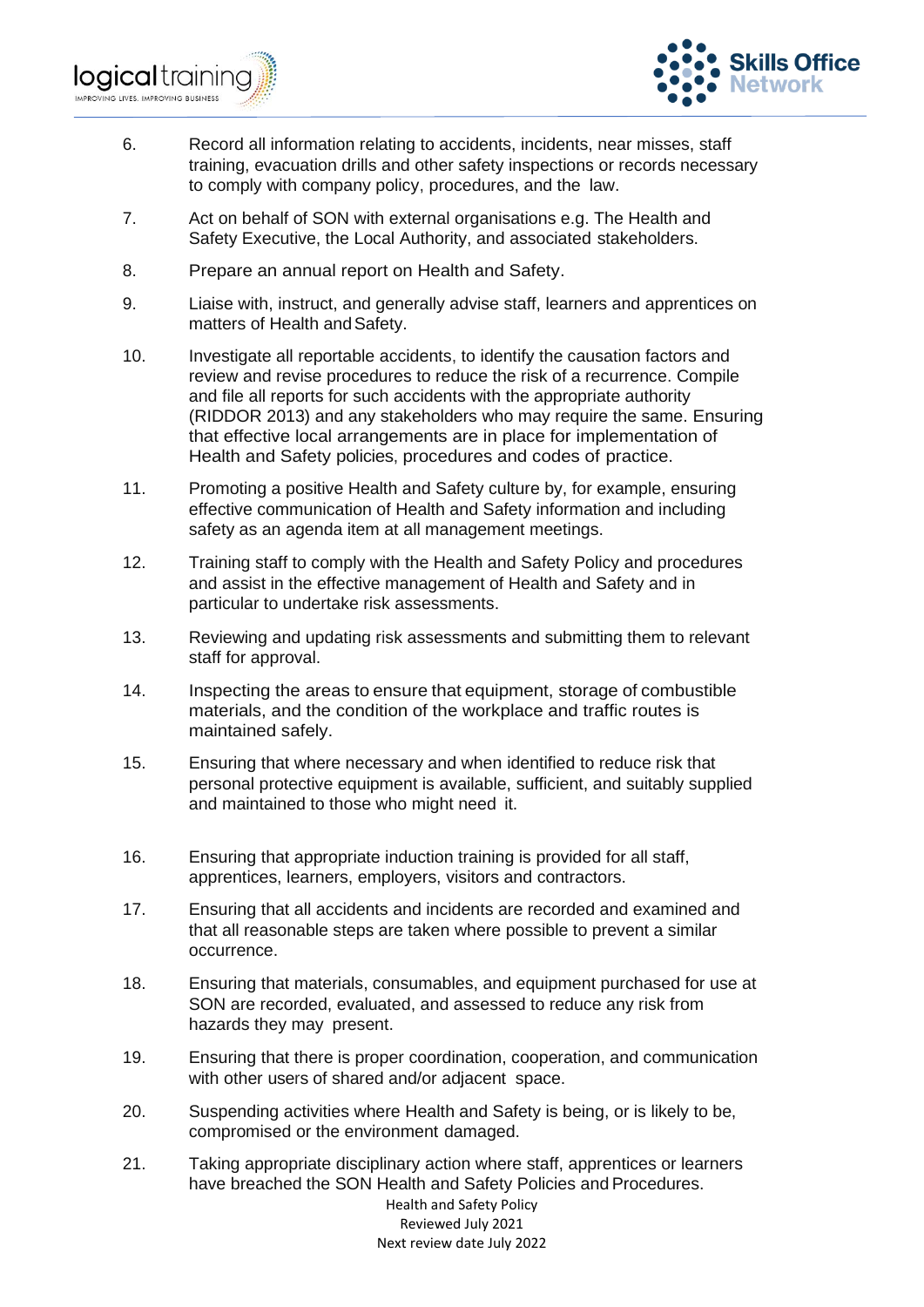

- 22. Ensuring that arrangements are in place for the regular monitoring, auditing and review of Health and Safety performance.
- 23. Being available to any member of staff, Trade Union Safety Representative, apprentice, learner or employer to discuss or resolve Health and Safety matters.
- 24. Ensuring that adequate resources are allocated to mitigate Health and Safety risks
- 25. Maintain a register of trained First Aiders and Fire Marshalls to ensure areas are sufficiently covered in the event of any incident or emergency.
- 26. Organise and implement Evacuation Drills at a frequency as set out in relevant procedures and test fire alarms and maintain the fire-log record.
- 27. Take action to minimise any risk from deficiencies, faults or breakages of equipment, fixtures or fittings.

# FACILITIES

The Managing Director is responsible for Health and Safety matters relating to Head Office and Training locations (unless these are the responsibility of the training location site manager, where due diligence will be conducted to ensure compliance)

This will include:

- 1. Heating and ventilation equipment.
- 2. Hot and cold-water systems.
- 3. Fixed wiring, lighting and portable appliance testing and certification.
- 4. Firefighting equipment, signage, and escape routes.
- 5. General maintenance of buildings and contents to maintain a safe working environment
- 6. Ensuring that contractors working on the premises submit method statements and risk assessments to reduce all risks to themselves and the staff, apprentices, learners and visitors
- 7. Arrange to instruct, inform, and train the staff so that they can effectively assess and safely carry out the necessary work to inspect, repair and maintain premises.
- 8. Manage staff communication to ensure that breakdowns or request repairs or assistance is provided and monitored.
- 9. Manage the conduct and safety of all contractors working on premises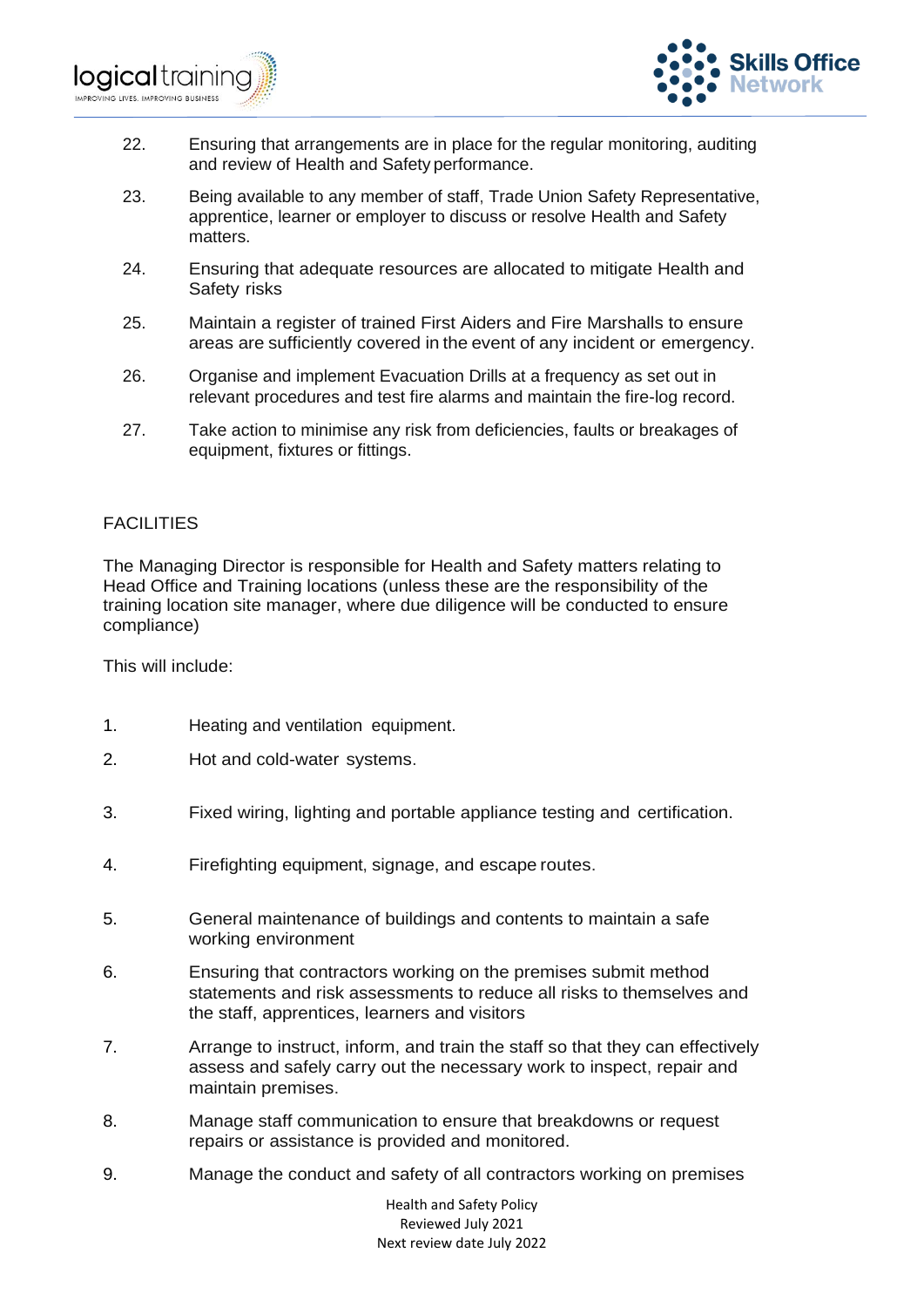



and ensure that they are given a safety induction and that risk assessments and method statements are adhered to and that any permits for working high risk areas are in place

10. Ensure that all premises remain safe for staff, apprentices, learners, and visitors.

## **All Staff**

All staff have responsibility for ensuring that all colleagues within their control are aware of their duties and responsibilities to one another and to apprentices, learners andvisitors to SON and that staff adhere to the procedures set out in the management system for Health and Safety.

They must ensure that fire-fighting equipment, storage of combustible materials, lighting and the condition of the workplace and traffic routes is maintained safely throughout the areas within their control.

They should report any incident or breach of conduct and actively seek to redress any shortfalls by bringing them to the notice of the Managing Director

In particular they should:

- Understand the organisation and arrangements for Health and Safety at SON .
- Be aware of their responsibilities for Health and Safety.
- Know of and comply with statutory requirements and appropriate codes of practice relevant to their role.
- Organise and implement the delivery of any necessary information, instruction, training and supervision to ensure the Health and Safety of those affected by what they themselves do or by what they ask others to do, including apprentices, learners and employers.
- Set a high standard of safety by personal example so that staff, apprentices, learners and employers at SON and come to accept good safety practice as normal.
- Seek assistance from senior managers to resolve matters of Health and Safety beyond their experience or control.
- Take action to minimise any risk from deficiencies, faults or breakages of equipment, fixtures or fittings and promptly report them to the Managing Director or Head of Centre for repair or replacement.
- Immediately stop any actions, or practices within their areas that in their opinion are unsafe.
- Report to the Managing Director or Head of Centre any situation or condition that may compromise safety.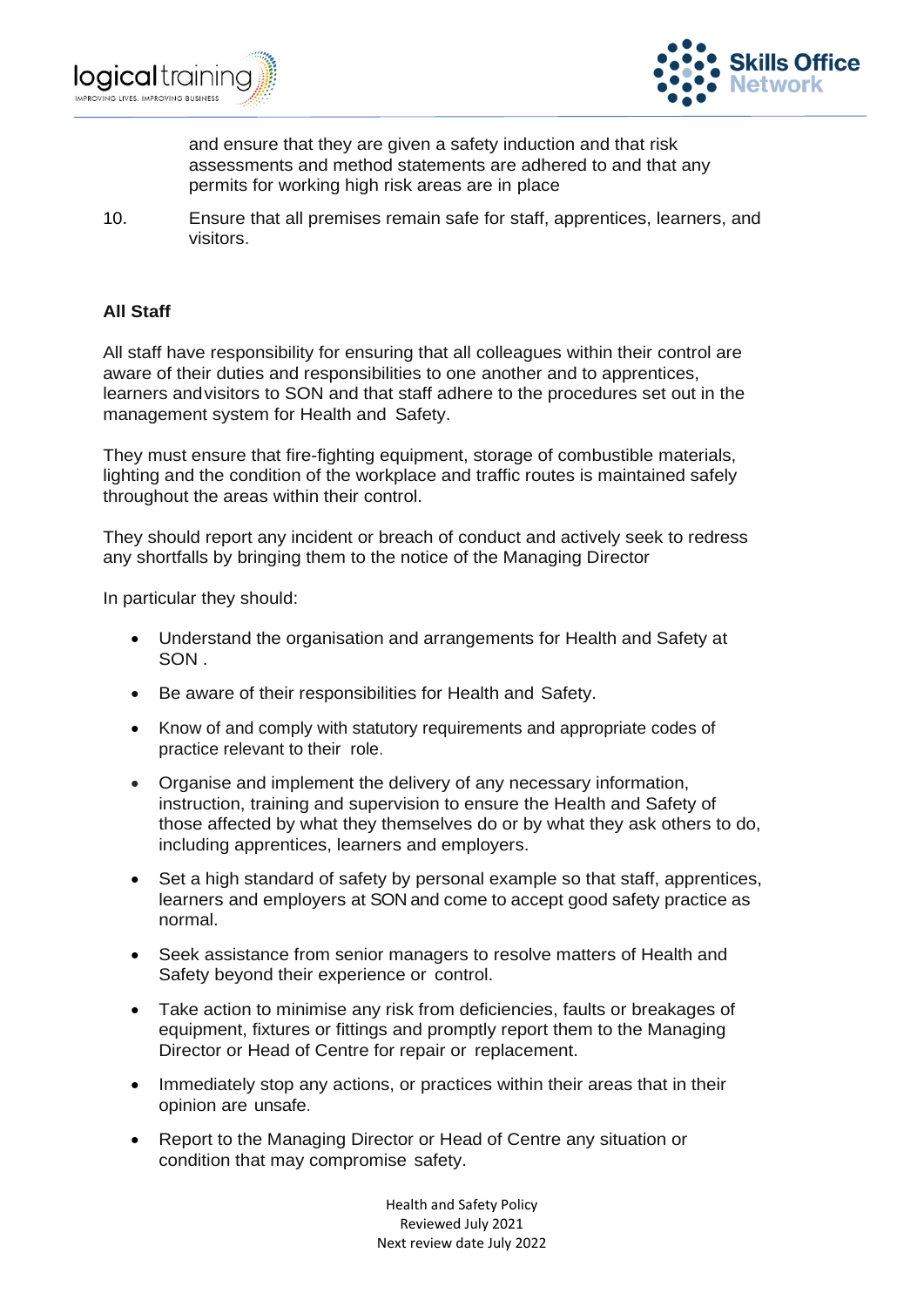



• Co-operations in auditing processes at the request by senior managers.

Section 7 of the Health and Safety at Work Act 1974 places a duty on all employees while at work to take reasonable care for themselves and of anyone who may be affected by their acts of omissions. They also have a duty to cooperate with SONin order that it can comply with its own duties under the Act and associated legislation.

Section 8 requires that no one shall interfere with or misuse anything provided by SONin the interests of Health and Safety (e.g., fire alarms, extinguishers, first aid boxes).

Staff should report to their line manager any accidents, unsafe circumstances, or work-related ill health of which they become aware.

Where a member of staff is not confident that he or she is competent to carry out a work activity safely, his or her line manager should be informed and rather than compromising his or her own safety or the safety of others the staff member should not proceed with the activity.

## **Delivery Staff**

Delivery staff have a duty to take reasonable care of their own Health and Safety and that of all other staff, apprentices, learners, apprentice employers and visitors that may be affected by their teaching and other work-related activities, they must ensure that:

- Safe systems of work are taught to apprentices and learners.
- Sufficient information, instruction and training is given to all apprentices, learners, and employers to enable them to work safely and provide a safe and suitable working environment for apprentices.
- Equipment and substances are used in a manner which will not adversely affect their Health and Safety and that of apprentices, learners, or other staff.
- They understand all company procedures that govern Health and Safety of their area of delivery, particularly relating to emergency evacuation and accident procedure.
- Sufficient information, instruction, induction and training for apprentices, learners, and employers to enable them to work safely, particularly during work, training, and demonstrations.
- Instructions on the use of equipment and substances in a manner which will not adversely affect their Health and Safety and that of apprentices, learners, or other staff, when required for course work, research and consultancy undertaken by SON.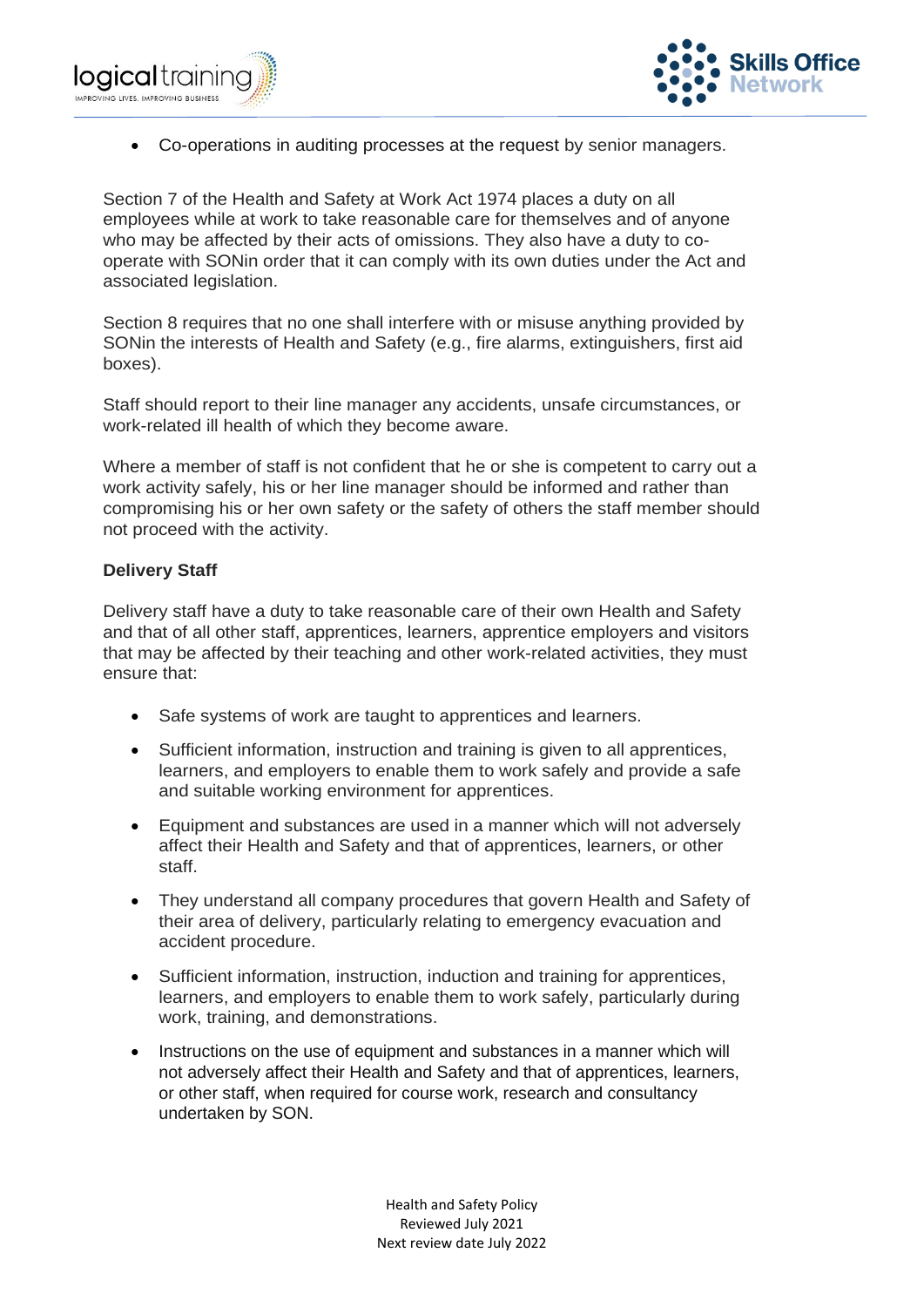



# **ARRANGEMENTS**

The purpose of this section is to identify and outline what practical arrangements are in place for ensuring safe working practices that allow the aims of the general policy statement to be realised.

## **Accidents, Incidents, Ill Health and Injury Reporting**

A procedure is in place for the recording and reporting of accidents which also describes the arrangements in respect of the reporting of diseases and dangerous occurrences (RIDDOR) which may occur at SON. Other reporting is undertaken, when requested, to stakeholders associated with SON.

#### **First Aid**

Each delivery staff member has a first aid box and is a trained First Aider, this is to ensure Health and Safety is maintained when offsite in training environments or in the apprentice or learners' places of work. There is also a first aid box at head office and an appointed person/first aider. Consequently, they will provide first aid to any person injured at work. In the event they are not available to do so or in the event of an accident, injury or illness that requires medical attention the emergency services must be called and when it is safe and practical to do so contact a senior manager who can also assist with contacting the emergency services.

In the event of an accident away from the office a mobile phone should be used to call the emergency services and notification to the office of the accident as soon as it is practical to do so.

## **First aid equipment**

- First Aid equipment and supplies must be stored safely in the training space.
- Names of holders of first aid certificates are displayed at head office and in the training space.
- Injuries to anyone in the workplace must only be treated by someone holding a current First Aid certificate.
- All injuries must be recorded following Dealing with Adult Accidents Procedure.
- Injuries to staff must be recorded by someone other than the member of staff who is injured.
- Equipment for dealing with cleaning up vomit or other body fluid is provided.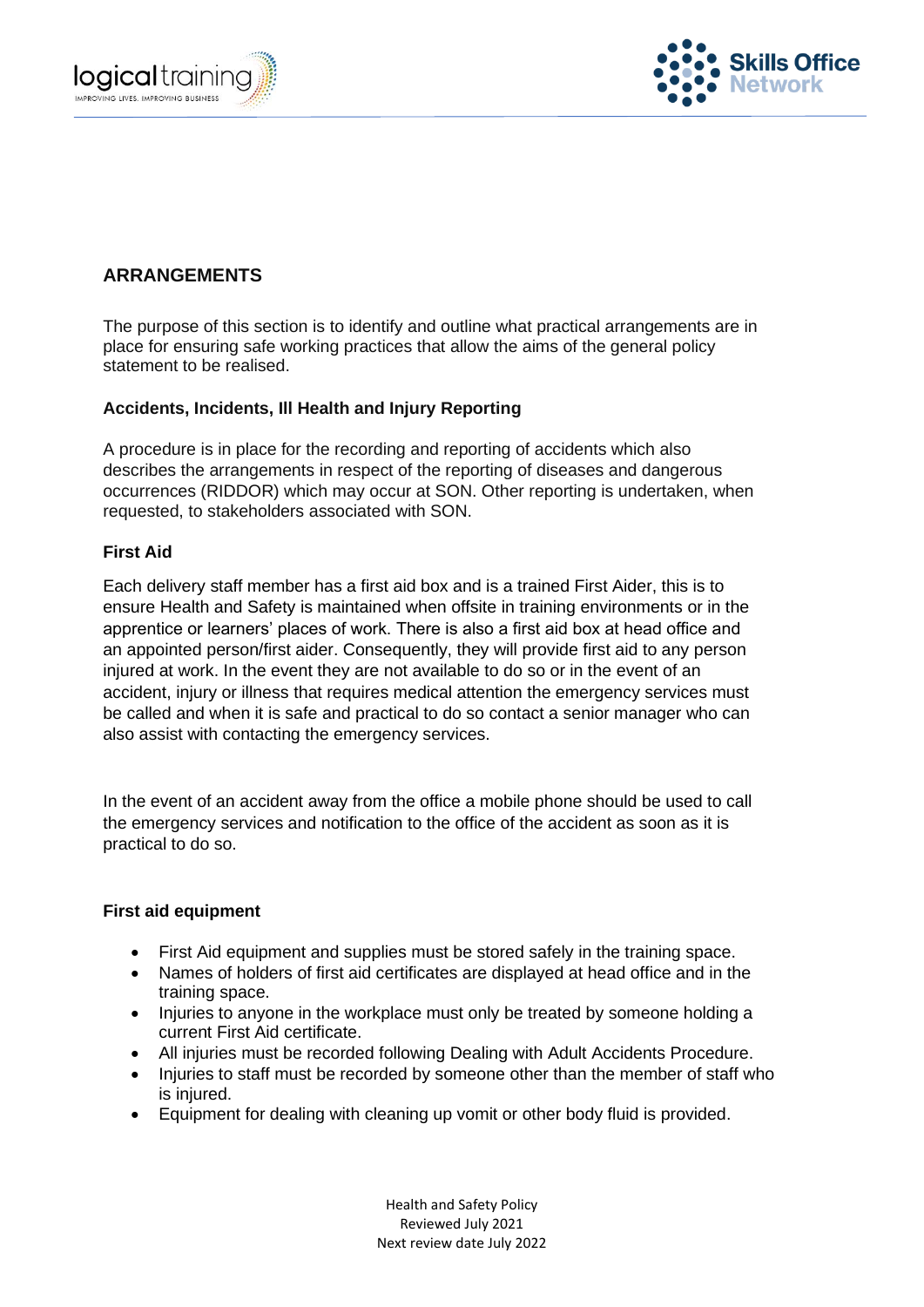



# **Procedures to be followed if an accident or Sudden Illness occurs (i.e apprentice)**

## **Employees need to:**

- Take any action required to deal with the immediate risk.
- Contact the emergency services if necessary.
- Contact a senior manager and make them aware of the situation.
- Ensure the incident is properly recorded in accident book.

## **Reporting an accident in the workplace or Training Environment**

SON requires staff, apprentices, learners, and employers to report accidents so that SON can thoroughly investigate the matter and take steps to prevent them from recurring in the future. There are various types of workplace accidents that must be reported, and these include deaths, major injuries, injuries that require an employee, apprentice or learner to miss work for more than a seven-day period, work-related diseases, dangerous occurrences, and incidents where a member of the public is taken directly to hospital for treatment.

# **If an Accident or Incident Occurs at head office or on a training site, the Managing Director will need to:**

- Assess the kind of investigation needed.
- Report the incident as required to the enforcing authorities.
- Investigate (what happened and why?)
- Take action to stop something similar happening again.

A manager will complete the Accident/Incident Report Form and ask you for details pertaining to the accident. An entry should be made in the accident book as soon as possible after the accident/incident but in an event no later than the end of the day.

The accident book is kept in the main office and in the centres, and is analysed regularly to identify any patterns, so that appropriate action can be taken to make the situation safe again.

Reporting of Injuries, Diseases and Dangerous Occurrences Regulations (updated in 2013) RIDDOR

These regulations place responsibility on employers to report accidents at work (dangerous occurrences) and diseases to the Health and Safety Executive including those which may be infectious or contagious and those which may develop because of work (industrial/occupational diseases). Employers can be fined if they fail to report them.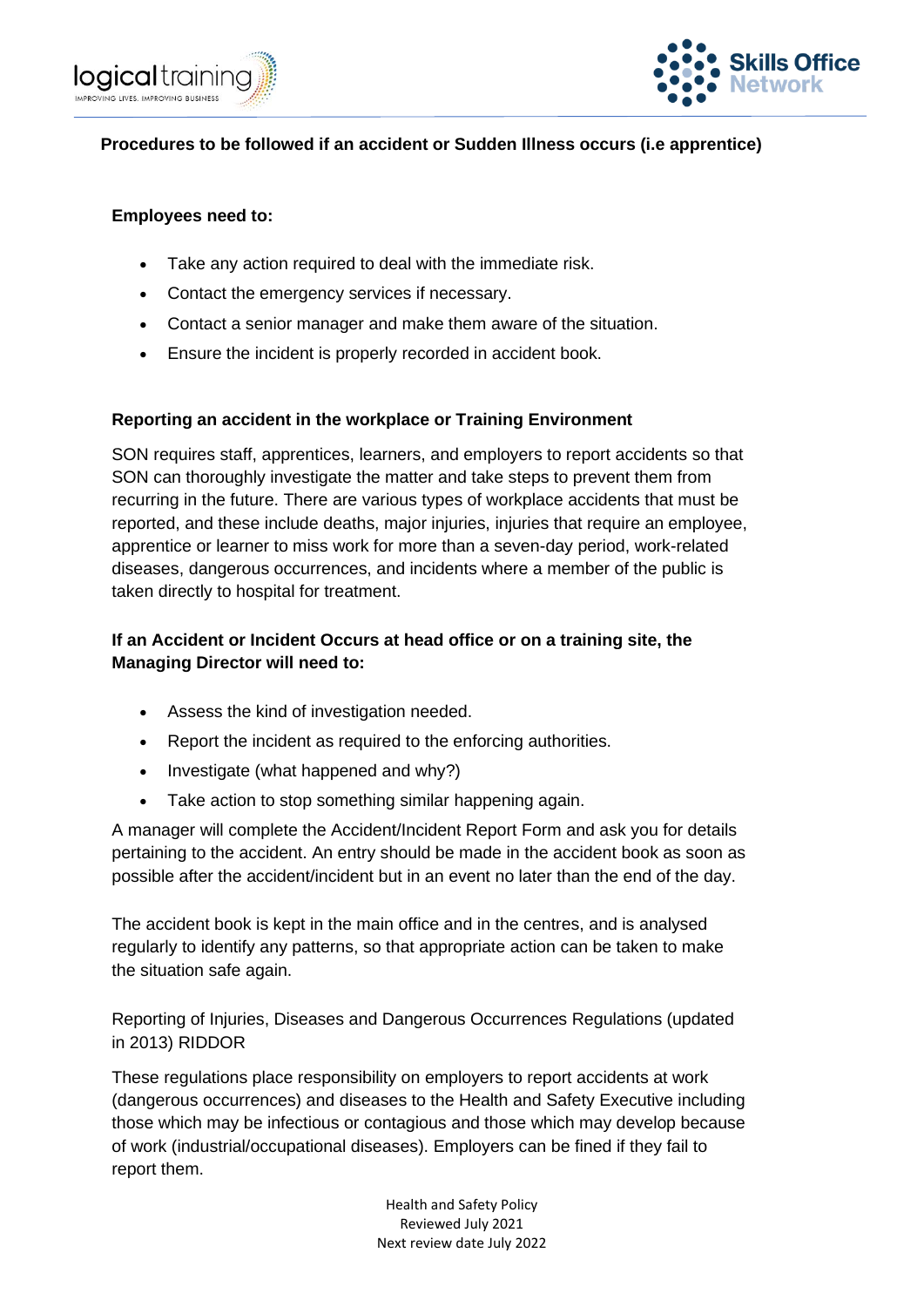

- If someone is off work or not able to do their usual work tasks (whether an employee or self-employed) for over seven consecutive days after an injury, then it must be reported within 15 days of the accident taking place.
- Accidents must be recorded, but do not need to be reported where a worker is unable to work for three or fewer consecutive days.
- Accidents which do not result in death must be reported if they result in an injury and the person is immediately taken to hospital.
- All deaths in workplace must be reported.

All accidents, dangerous occurrences, and hazardous conditions must be brought to the attention of a senior manager.

The Managing Director will ensure that all accidents and dangerous occurrences are recorded in the company accident book and are appropriately investigated with the aim of preventing re-occurrence. They are also responsible for reporting any qualifying accidents, diseases, and dangerous occurrence to the enforcing body.

# **Manual handling**

- Lifting incorrectly can cause injury.
- Staff must ensure that they only lift or move heavy or bulky objects after proper consideration.
- Study the manual handling guidelines and seek advice if unsure.
- Seek help if necessary.
- Special care should be taken when lifting from the floor, or from above shoulder height.



**Visitors**

Visitors are always the responsibility of their hosts and must be made aware of any relevant company procedures.

# **Contractor and Subcontractors**

All contractors / subcontractors working on site will be required to comply with all relevant company procedures and provide evidence of their competence and compliance with health and safety matters.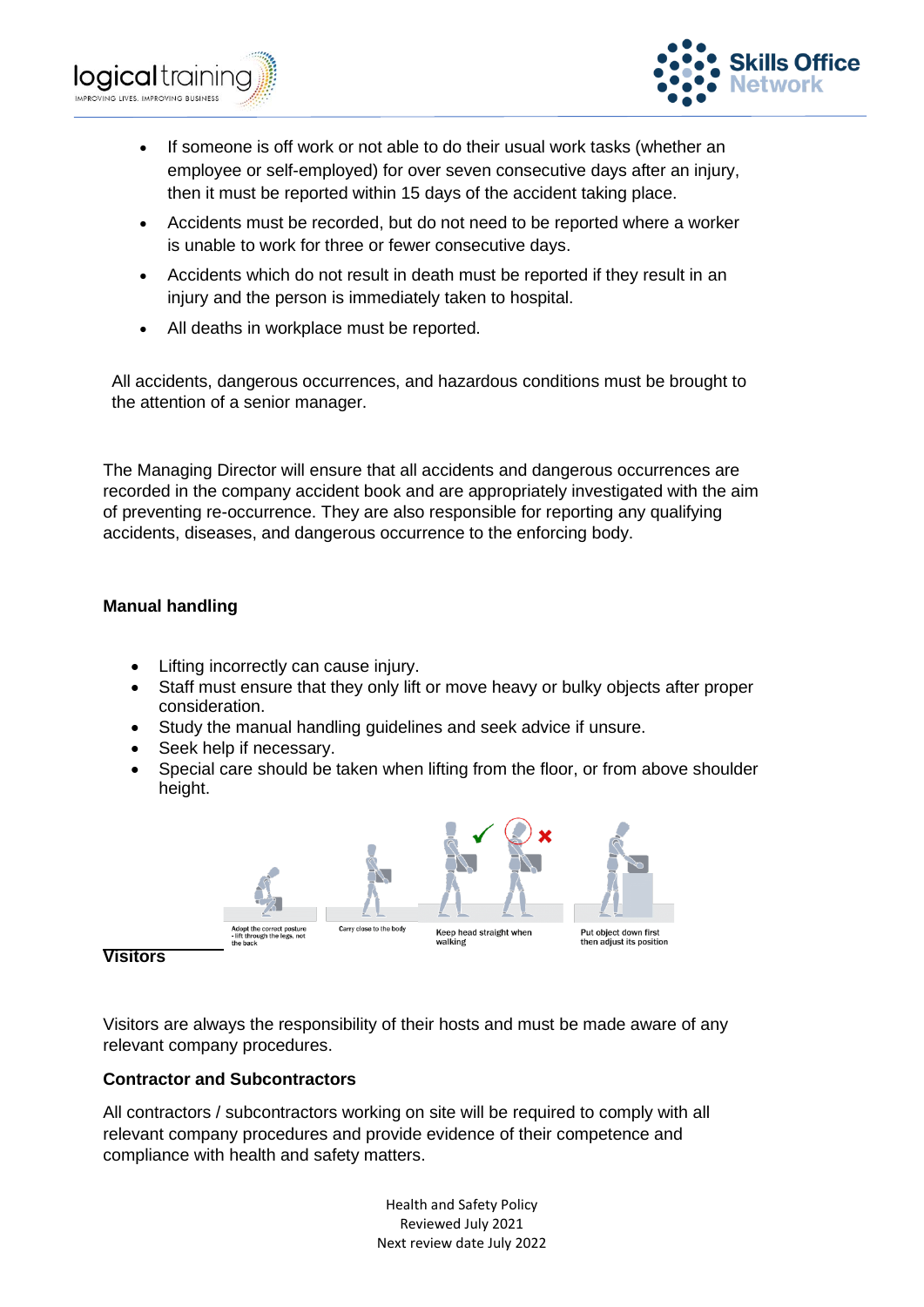



## **Fire and Other Emergencies**

Alarm systems are checked weekly and fire evacuation drills held at a frequency determined by a relevant procedure. Effective fire alarm and extinguishing systems are regularly maintained.

Any deficiency found when checks on the fire detection, fire alarm or fire fighting systems and equipment are undertaken are recorded and immediately reported to the Managing Director.

## **Evacuation Procedures at Head Office**

Each day an evacuation marshal will be present on site. In the event of an emergency that requires evacuation, such as fire, smoke, intruders in the building or bomb threat, the alarm must be triggered, and all staff, apprentices, learners and visitors must evacuate via the nearest exit, which are clear marked. If safe to do so the marshal is responsible for checking that all areas are clear and collecting the signing in book. The assembly point is at the front of the building in the parking area. The evacuation marshal will check that all are present and accounted for. All staff are responsible for telephoning the emergency services.

If training is being delivered at other premises away from the main site, in an event of an emergency the delivery staff, apprentices, learners and visitors must follow the evacuation procedures for that setting.

No one may reenter the building until the emergency services have said that it is safe to do so.

## **Security**

- Do not let anyone into the workplace who is not known to you. Refer unknown callers to a senior member of staff who will check their identity and issue a visitor's badge if appropriate.
- Always ensure that the front door is shut firmly after you let someone in or go out yourself.
- Staff should try not to visit the workplace out of hours without first advising their line manager.
- Always ensure that the front door is locked whenever you are alone in the building.
- If you see anyone in the building or training area who is not known to you and who is not wearing an official visitor's badge, you should politely challenge them and establish their identity. They may need to be escorted to a senior member of staff for a badge.
- Staff should not bring valuables or large amounts of cash to work. If this is essential, arrange for it to be locked in a secure place.
- A senior member of staff should be advised if anyone is observed loitering or acting suspiciously in or close to workplace premises.

# **Security Incidents**

Health and Safety Policy Reviewed July 2021 All doors are constantly secure to the building. In the event of a security threat all staff, apprentices, learners and visitors must make their way to a central point in

Next review date July 2022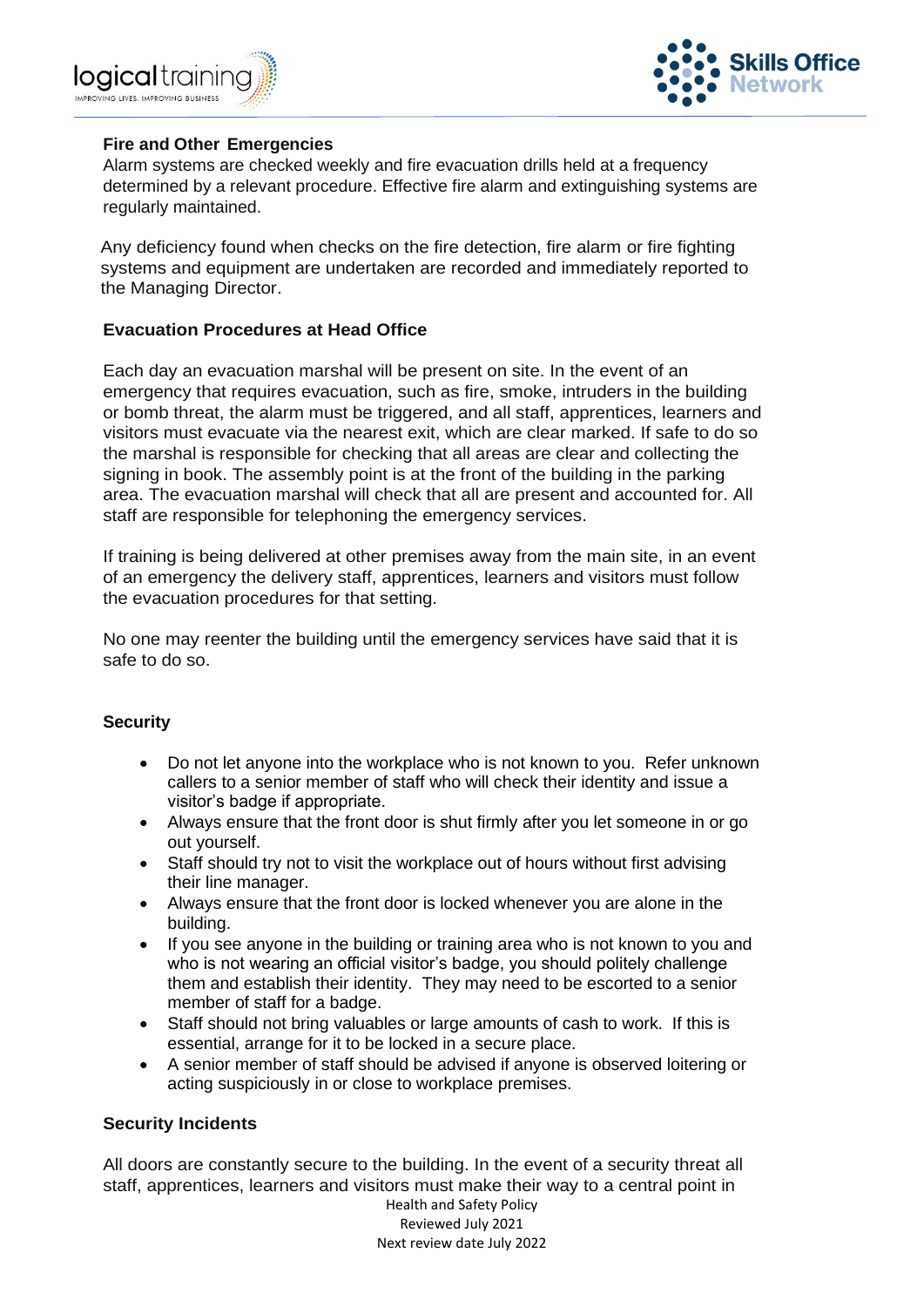



the building and wherever possible stay away from windows and doors. Wherever possible all windows must be secured. SON adopts the governments Run Hide Tell procedure. All are responsible for telephoning the emergency services to report the incident.

## **Lone Working**

Office staff may be required to spend periods of time alone in the office. Delivery staff may be required to spend time alone working in training locations or travelling to workplaces.

In these events, staff should take all necessary precautions to keep themselves safe including:

- 1. Locking all doors and windows being mindful of an emergency escape route in case of fire etc.
- 2. Having all appropriate emergency contact numbers and a telephone to hand.
- 3. If walking alone, to or from a vehicle, ensuring that the vehicle is parked in a well-lit area that is as close as possible.
- 4. SON in turn will participate by:
- 5. Minimising the occurrence of lone working
- 6. Providing panic alarms for general use if desired.

Mobile employees are expected to keep regular contact by phone with the head office / local office and must be contactable during working hours.

If an employee knows they will not be contactable for a period, such as their being no signal on their mobile phone, as a result if working in an isolated area, they should prewarn the office of the expected duration of this and if any necessary special arrangement should be made. These may include utilising the client's land telephone line.

Employees should also always advise on-site staff of their whereabouts, particularly when meeting new clients.

## **Staff, Apprentices and Learners Using Public Transport**

When using public transport staff, apprentices and learners will be advised: to be aware of the people around their environment. If at any time you do not feel safe, leave the area, and find somewhere safe to contact head office. Please ensure that you have planned your journey, keep to populated and well-lit areas. If you must wait for buses or trains wait in lit areas and were possible with others so that you are not on your own. Please ensure that your fares are ready and that you are not trying to find cash whilst waiting as this could make you vulnerable. Please keep all your possessions hidden and carefully stored so as not to draw attention to yourself. If you must use your mobile phone keep this close with a firm grip and find a secure place to use it. Again, please be aware of the environment and the people around you.

When walking please keep to lit areas and plan your route before starting your journey. If you are using your car, please ensure that you park in well-lit areas of a car park or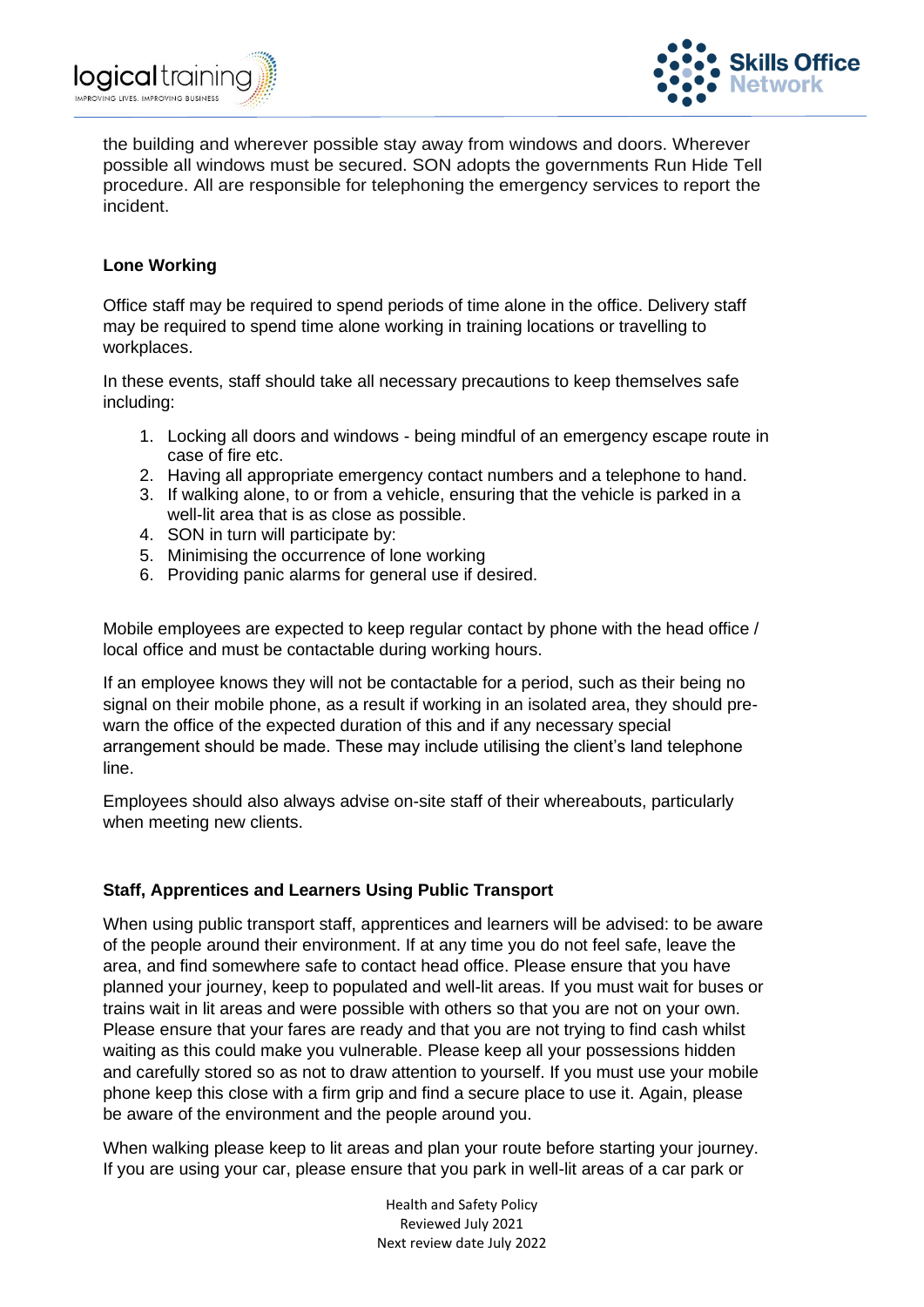



on street areas. Be aware of your environment when getting out of the car or returning to it. Think about your personal belongings when getting in or out of the car.

For more information on personal safety please visit

<https://www.first2helpyou.co.uk/2019/07/12/walking-home-alone-safety-tips/>

<https://www.nidirect.gov.uk/articles/using-public-transport>

#### **Risk Assessments**

SON examines all aspects of its activities involving staff, apprentices, learners, employers and visitors to establish what hazards exist and to evaluate the risks presented by them. When significant risks are identified, actions are taken to reduce these risks to the lowest level practicable.

Information about risk reduction is published in the form of risk assessment and control measures these are recorded and controlled by the Managing Director.

#### **Hazard Substances and Dangerous Equipment**

All substances used at SON are subject to hazard identification and subsequent risk assessment with the objective of reducing risk to the lowest level reasonably practicable.

Safe storage, handling, transport, and disposal are included in these assessments.

Dangerous equipment is either enclosed, its use is restricted to specific individuals who have been trained and are deemed competent to use it or contained in a secure area.

## **Training for Staff, Apprentices, Learners and Workplace Employers**

All staff, apprentices, learners, and employers are given Health and Safety induction training. Existing staff are also subject to refreshers on modules identified as relevant to their roles annually. During this training and inductions for all, the Health and Safety Policy and Procedures of SON are explained and reviewed, including:

- Roles and responsibilities
- Reporting Health and Safety risk, issues, or concerns, including those in the apprentice or learner's place of work.
- First Aid and accident procedures and reporting
- Reporting broken or faulty equipment
- Maintaining and ensuring Health and Safety in the workplace

All staff, apprentices, learners, and employers are given access to the Health and Safety policy and procedures. All training is recorded either in the induction record or on individual CPD records. If specialist training is required or requested by individual staff members, apprentices, learners, or employers these will be assessed by the Managing Director or Centre Manager and appropriate training will be sourced.

All SON meetings will include Health and Safety as a part of the agenda to reinforce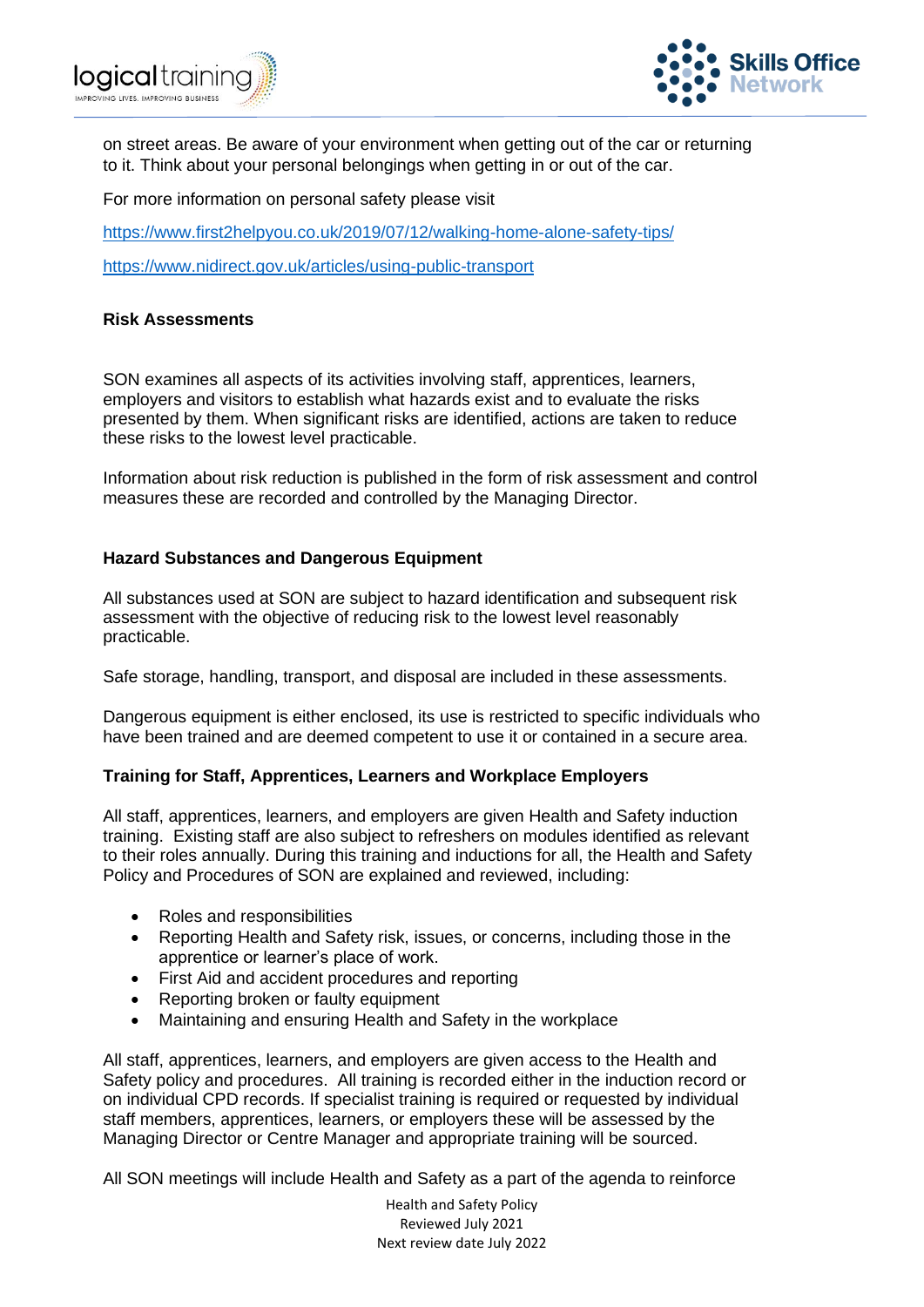



the policy and procedure and ensure that any emerging risks are identified and controlled or removed.

During apprentice and learner progress reviews, the welfare and health and safety of the apprentice and learner will be discussed, and advice and guidance may be given to support knowledge and understanding, and issues must be reported to the employer and the Managing Director at SON. This is to ensure that any Health and Safety issues can be investigated and rectified to ensure continued commitment to safeguarding apprentices, learners, staff and stakeholders.

## **Apprentice and Learner Places of Employment**

All apprentice or learner workplaces will be subject to a Health and Safety risk assessment conducted by trained delivery staff, which will be conducted prior to commencement of the course or apprenticeship. The risk assessment may identify actions that the employer must take to ensure the safety of the apprentice or learner. These will be risk rated and a timely date set to ensure that the action has been completed. This will be reviewed and reassessed by a delivery staff member to ensure compliance. Red risk ratings will result in a delay in the apprenticeship or learner start date and will need to be remedied before commencement of the apprenticeship or programme.

If the place of employment is still deemed unsafe by the review date, then the apprentice or learner will be advised of the risks to their safety and informed that they cannot commence their training at this place of work. IAG will be provided to support an apprentice or learner to find an alternative safe place of work to commence training, however, wherever possible, SON will support the employer to remedy any risks to Health and Safety to ensure the place of work is safe to commence training.

The risk assessment will be formally reviewed every 6 months, however, when delivery staff visit the place of work, they must pay due care to Health and Safety requirements and report any concerns to the employer at the workplace and the Managing Director at SON. If the visiting delivery staff have immediate concerns, they must notify the workplace manager, ensure that safety of the apprentice or learner and leave the premises. This includes informing the apprentice or learner to also leave the premises if it is unsafe to remain. In this instance, the Managing Director must be contacted immediately and may be required to pass on Health and Safety concerns to the relevant inspectorate for SON and the workplace.

During apprentice and learner progress reviews, the welfare and health and safety of the apprentice and learner will be discussed, and issues must be reported to the employer and the Managing Director at SON to ensure that any issues can be investigated and rectified to ensure continued commitment to safeguard apprentices, learners, staff, and stakeholders.

#### **Inspections and Audits**

The Health and Safety Officer must carry out inspections and audits of the areas under their control to confirm that actions and procedures for Health and Safety are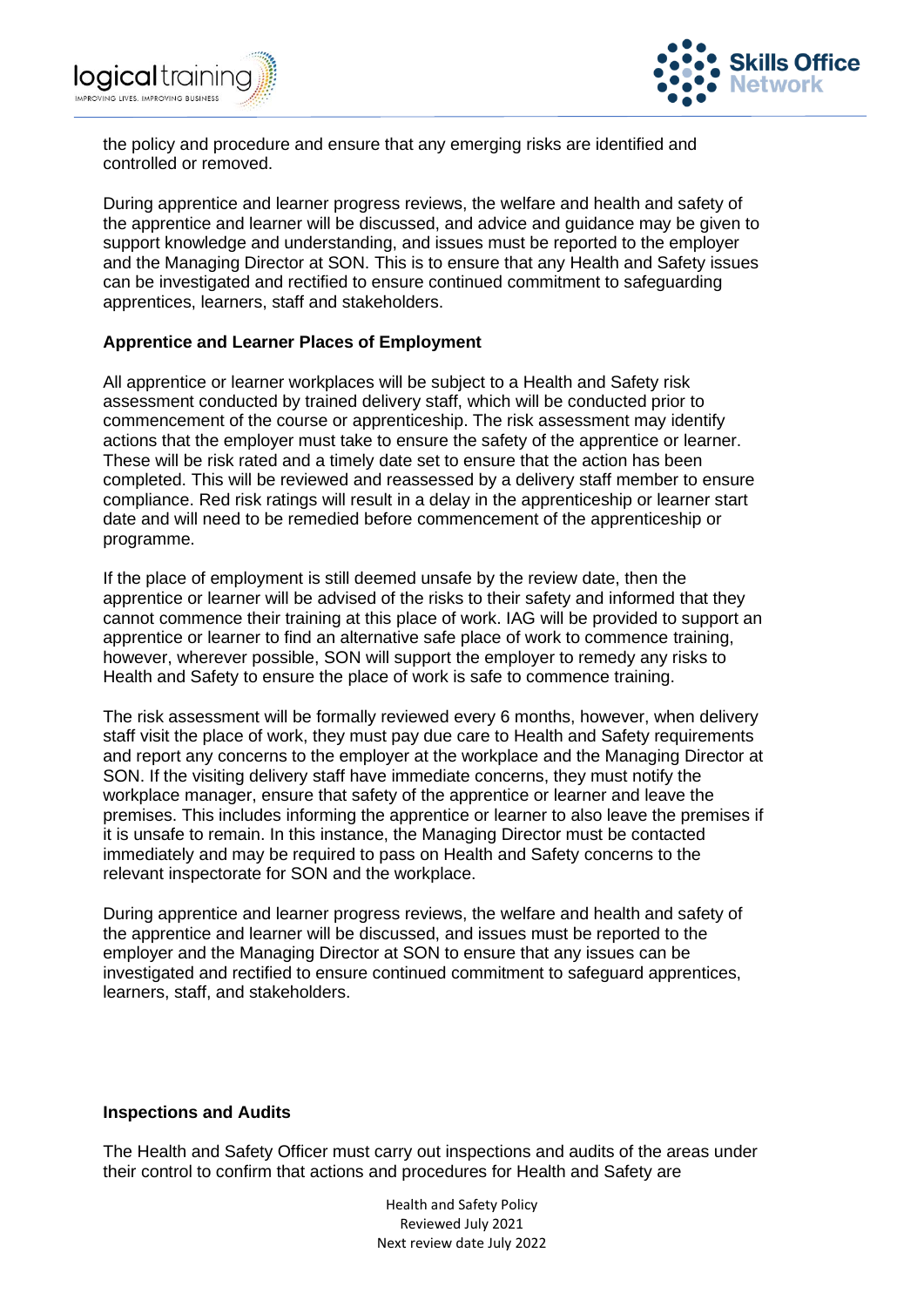



maintained. The purpose of these audits and inspections is to monitor the effectiveness of the management systems and to identify any shortfalls so that procedures can be revised, and continuing improvements can be made.

## **Policy Amendment – 01/09/2020**

## **Covid-19**

#### **Covid-19 Precautions**

Please refer to the Covid-19 risk assessment for processes, procedures and precautions that will be executed during the pandemic and will be reviewed monthly and in line with government guidance and changes to the local and national pandemic status.

## **Aim of the Policy**

To ensure that the risks of COVID-19 presented to apprentices, learners, staff and visitors are kept at a minimum level.

#### **Policy objectives**

- To conduct all activities safely and in accordance with government legislation.
- To provide a safe environment for all.
- To ensure a methodical approach to the identification of risks and the allocation of resources to control them.
- To be open on all communication in regard to health, safety and welfare.

## **Policy Statement**

SON recognises and accepts full responsibility as an employer and provider of services and will provide a safe and healthy workplace and learning environment for all staff, apprentices, learners and visitors.

We will adopt health and safety arrangements under COVID-19 in line with Health and safety legislation and in consideration of government guidelines.

Good Health and safety management will be an integral part of the way in which the business operates and will be considered across all work activities.

#### **SON will:**

Apply and communicate sensible risk management and safe working practices, these will include:

• Regular assessment of hazards and associated risks.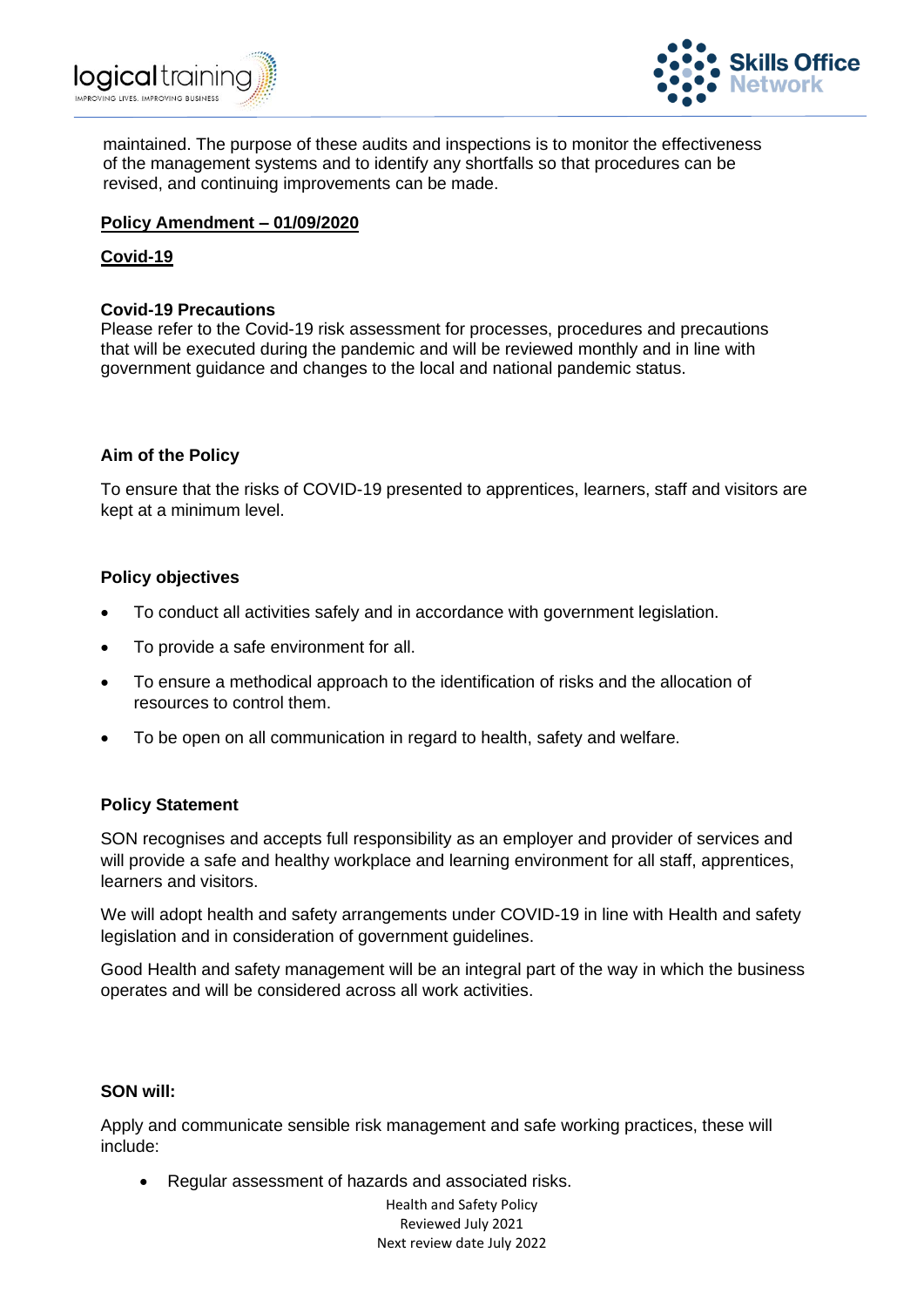



- Implementing preventative and protective control measures against those risks to an acceptable level.
- Monitoring of the effectiveness of these measures to be carried out by the Managing Director and senior leaders.
- Provision of information, instruction, training, and protective equipment to all staff.
- Review of risk assessments, policies, procedures, and practices at regular intervals and when additional information is provided by government changes.
- Implement measures to ensure social distancing is observed across the site and in all other buildings.
- Maintain an appropriate hygiene and cleaning regime to be followed by all for the duration of COVID-19.
- Ensure that staff are informed, trained and instructed to ensure competence and awareness of Health & Safety precautions required during COVID-19.
- To educate staff, apprentices, learners and employers about COVID-19 and encourage and re-assure them about the measures in place to protect everyone.
- Communicate regularly and effectively with staff, apprentices and learners about the business's response to COVID-19.
- Put in place any flexible working arrangements needed to support staff during COVID-19 including home working, flexible start, and end times.
- Put in place measures to check on staff, apprentice and learner well-being.
- Draw up contingency plans for Someone falling ill or demonstrating symptoms on site and the deep cleaning of the business in the event of an outbreak of COVID-19 on site.
- Provide appropriate PPE as required to all staff.

## **Staff must take personal responsibility to ensure that they have fully read and adhere to the following to protect their own health and safety and update their knowledge.**

- The most up to date copy of the SONCovid-19 risk assessment this is available to all staff and will be communicated out to apprentices, learners and employers.
- Complete a COVID-19 related training resource inclusive of infection control.
- Health and Safety policy.

# Responsibilities:

1. The Directors have overall responsibility for the effective management of health and safety and requires every manager with staff responsibility to implement this policy

SON management must:

- 1. Maintain an effective programme to ensure that all workplace hazards are systematically identified, and appropriate measures introduced to control these hazards.
- 2. Review and monitor the hazard management programme to take account of changing conditions and circumstances within the workplace, and ensure appropriate records are kept.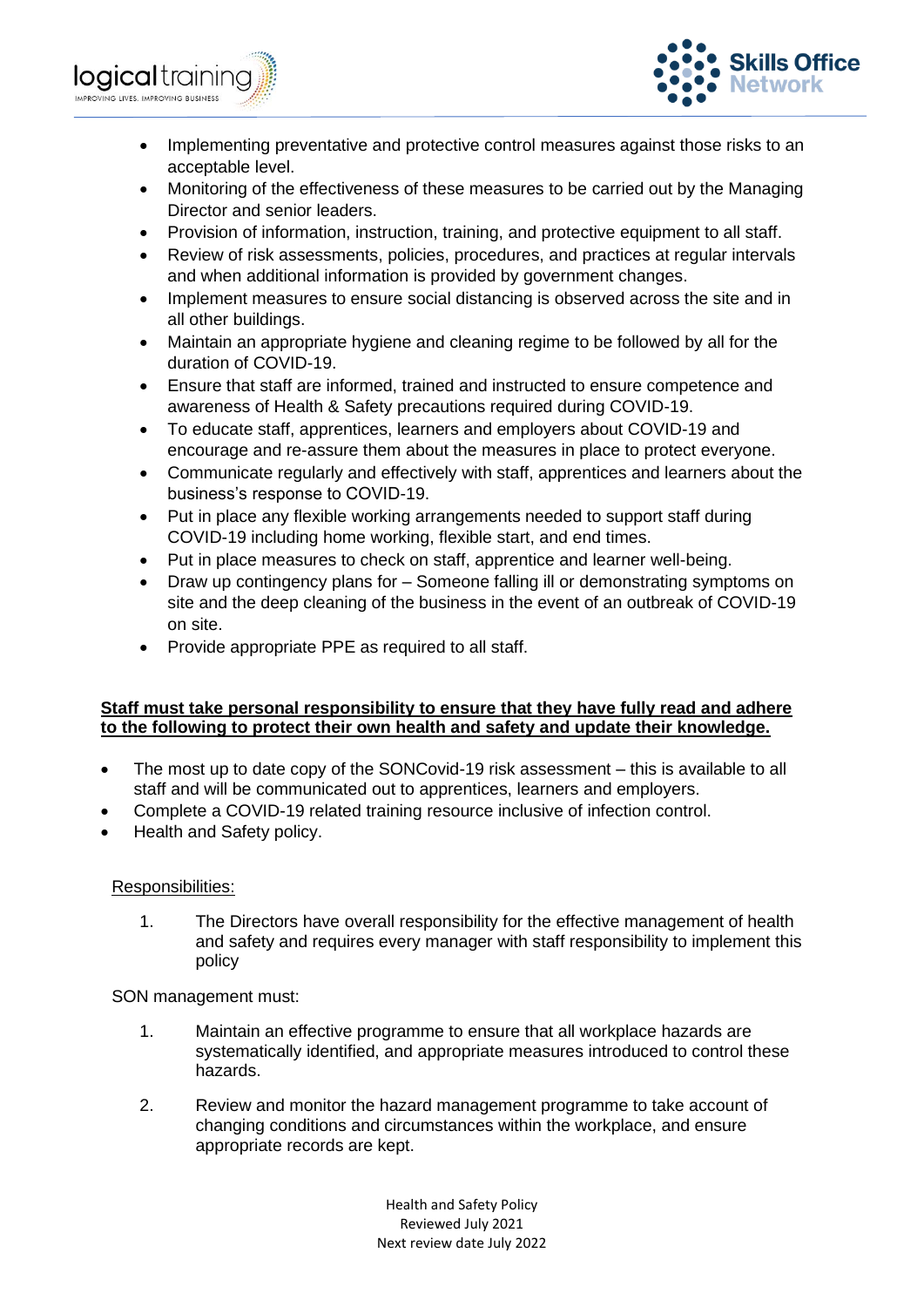



- 3. Ensure all employees and unions have the opportunity to participate in the development of health and safety practices, and that all relevant documentation relating to health and safety issues is made available.
- 4. Ensure that all employees and contractors are trained, supervised and provided with information to undertake their duties safely.
- 5. Ensure all personal protective equipment needed to secure health and safety is provided to employees and that they are adequately trained in its proper use, maintenance and storage.
- 6. Actively support the safe and early return to work of injured employees.
- 7. Encourage all staff to set a high standard of health and safety management by personal example.

Managers/Supervisors must:

- 1. Comply and ensure compliance of their staff with all relevant health and safety legislation, standards and codes of practice.
- 2. Ensure that all equipment, substances and work systems used are suitable for their intended purposes and take all reasonable and practicable steps to meet safety requirements.
- 3. Ensure that adequate training, information, instruction and supervision is provided.
- 4. Ensure that contractors and visitors are made aware of safety procedures.
- 5. Ensure a prompt response to any health and safety issues brought to their attention.
- 6. Ensure that all accidents and incidents are investigated and reported promptly and accurately to the Health and Safety Unit.
- 7. Ensure that health and safety objectives and responsibilities are included in individual role descriptions and are reviewed annually.
- 8. Undertake training and / or instruction in health and safety related subjects to ensure they are competent to carry out their health and safety responsibilities.

Employees must:

- 1. Immediately report all accidents and incidents to their manager /supervisor and to the Health and Safety Unit.
- 2. Carry out their work in a way that does not adversely affect their own health and safety or that of others.
- 3. Learn, understand and abide by SON Health and Safety rules and procedures.
- 4. Undertake training and / or instruction in health and safety related subjects to ensure they are competent to carry out their health and safety responsibilities.

## **Monitoring and Approval Dates:**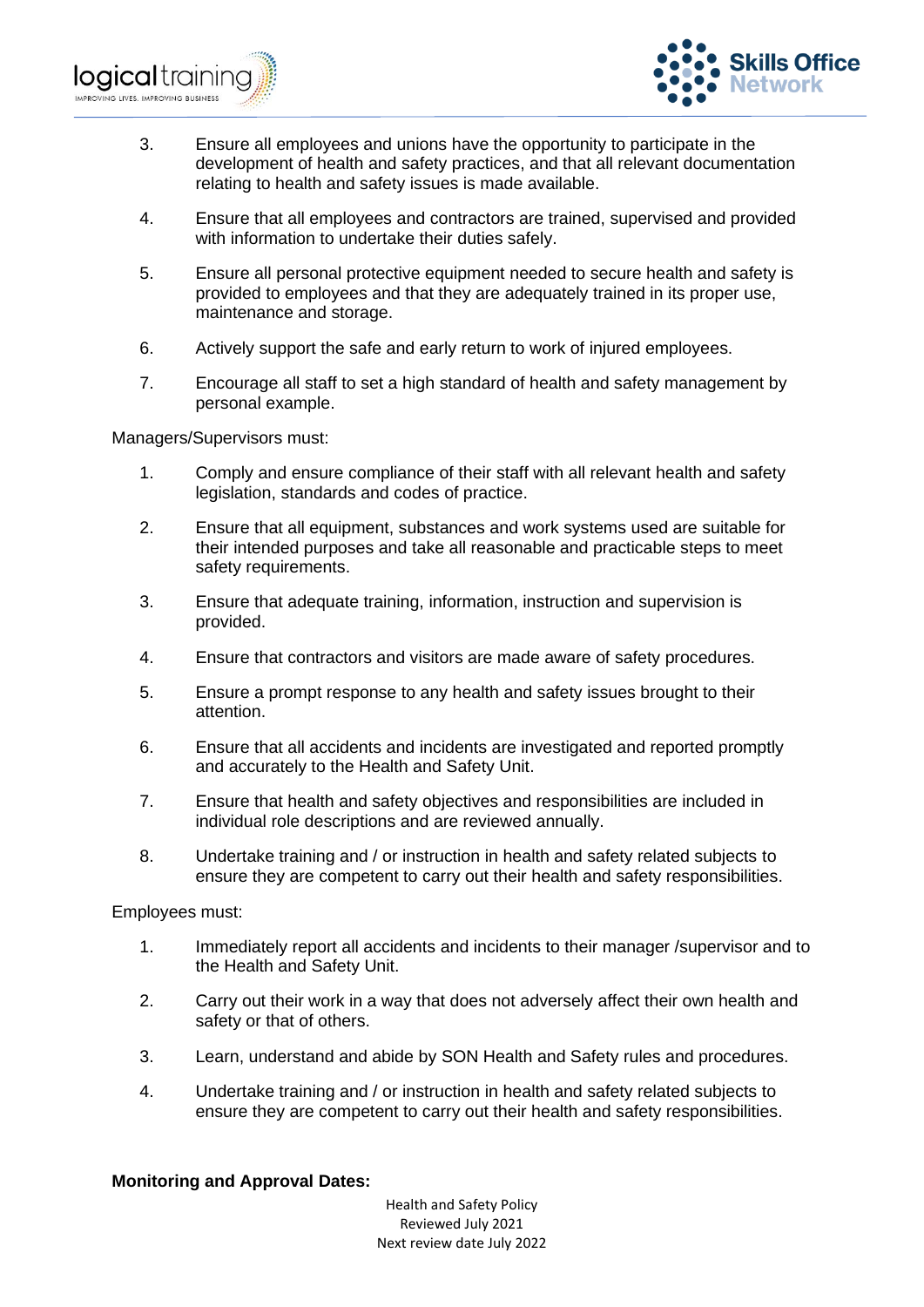



## Reviewed: July 2021

This policy is reviewed annually.

## **Contact Person:**

The following person may be approached on a routine basis in relation to this policy:

James Neilands: info@skillsofficenetwork.co.uk

## **Specific responsibilities**

The Health and Safety Employment Act requires all staff, students and visitors to take all reasonable steps to ensure their own safety and that of others. Staff in positions of responsibility has an additional role in fulfilling health and safety requirements as detailed below.

## **Directors**

- 1. Provide leadership, examples and commitment to the health and safety policy and concomitant objectives.
- 2. Ensure co-ordination of health and safety systems within SON. This will include all departments, lecture or service units and physical facilities used by SON.
- 3. Ensure that the appropriate resources are allocated to health and safety.
- 4. Formulate appropriate objectives relating to health and safety with all staff and evaluate the subsequent implementation of departmental / section safety systems.
- 5. Periodically arrange for the safety audits of departments to ascertain the status of safety management.
- 6. Review SON accident statistics to ensure the efficacy of health and safety controls.
- 7. Take all practical steps to ensure staff has a safe and healthy working environment.
- 8. Monitoring the systems ensuring that staff members' actions do not cause harm to anyone on campus.
- 9. Put in place signage for hazard identification.
- 10. Ensure that staff is qualified and competent to undertake their duties and to set up health and safety programmes to ensure that all employees are aware of their responsibilities
- 11. Ensure that staff is aware of workplace hazards and are provided with information relevant to hazard monitoring.
- 12. Encourage staff to be involved with the development of health and safety procedures.
- 13. Notify, investigate and record the investigation of accidents as required.

## **Employees Health and Safety Responsibilities**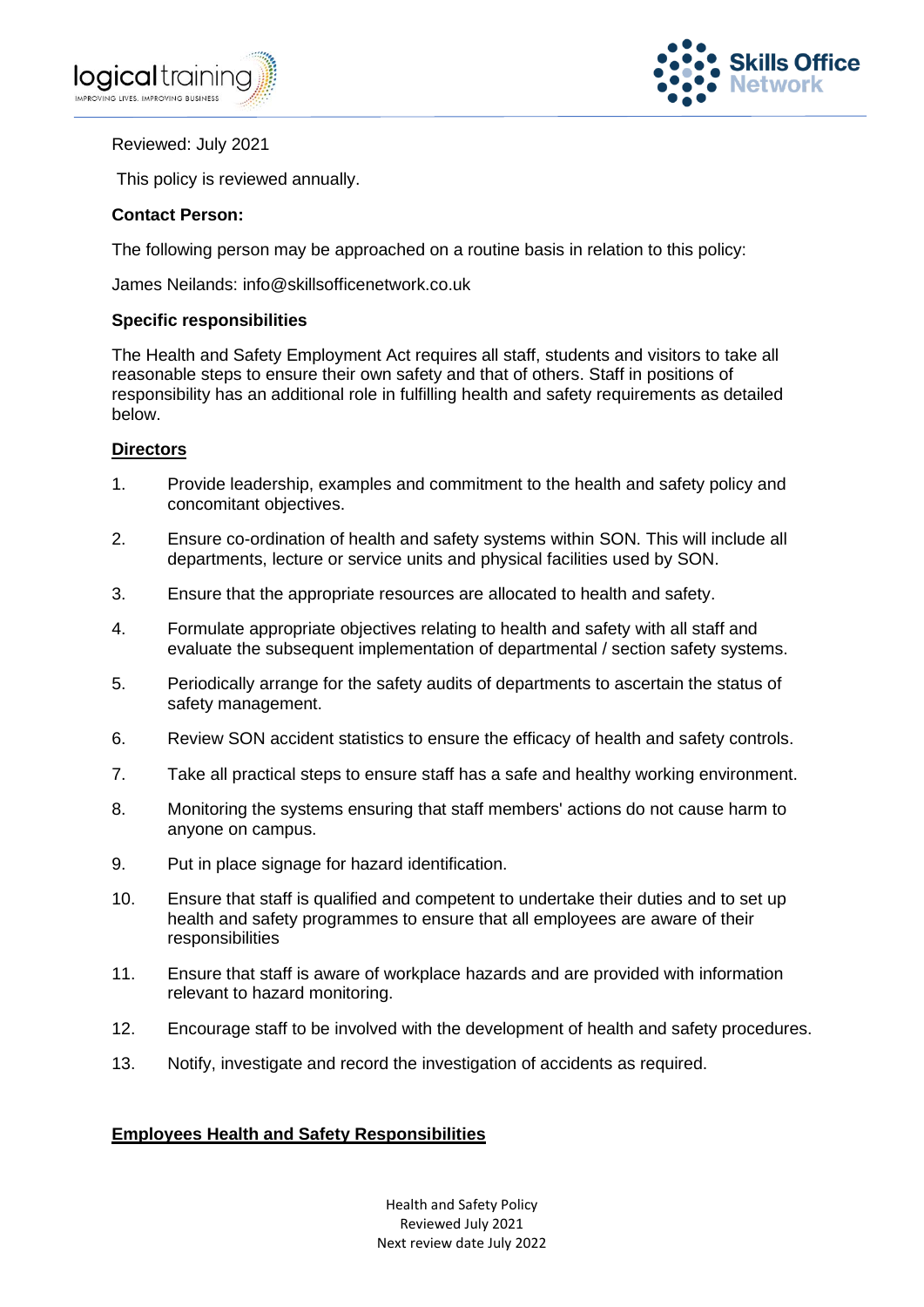

- 1. Work safely and effectively, and with due regard to the effects and impact of any action on others. In particular, no action (or inaction) should be allowed to cause harm to another person or persons.
- 2. Comply with all statutory regulations, SON rules and standard operating procedures.
- 3. Use and maintain all equipment and facilities provided in the correct manner, and immediately report to Reception any unsafe conditions or defects found.
- 4. Participate, where required, in health and safety programmes through health and safety audit team membership, courses of instruction, or safety investigations.
- 5. Report all accidents as instructed by the accident reporting procedure.
- 6. Maintain and foster an attitude of awareness, involvement, and commitment to excellence in health and safety.

#### **Risk Management Accountability Statements for Senior Management**

- 1. Health and safety risk management requires the co-ordination of employment risk, teaching, research risk and property risk. LCT accepts its responsibility for individuals on SON premises.
- 2. Improvement and continuity of education is a paramount concern and regular practice of SON**.**
- 3. Protection of the assets used by the SON is congruent with a safe and healthy place of work.
- 4. All managers have the responsibility for shouldering the employment risk so as to ensure safe employment practices and processes. The policy and audit procedure will be monitored and provided by the Directors.
- 5. In conjunction with Finance, the physical infrastructure, human resources and strategic employment risks are to be co-ordinated as a support service by the Directors.

Infrastructural safety issues include compliance with building legislation, continuance planning, fire evacuation, site approval / licenses required by legislation including environmental requirements.

Strategic plans, policy setting, and audit will be provided by the Directors.

The Directors have responsibility for teaching and researching risk management. They are jointly responsible for ensuring legally accepted risk management including, but not limited to, bio security, the health and safety of staff, students and visitors and legislation including approvals and licenses.

Minimal statutory requirements for Directors and senior staff

As an employer who controls a place of work

Hazard management Information to employees

Training and supervision

Accidents and Incidents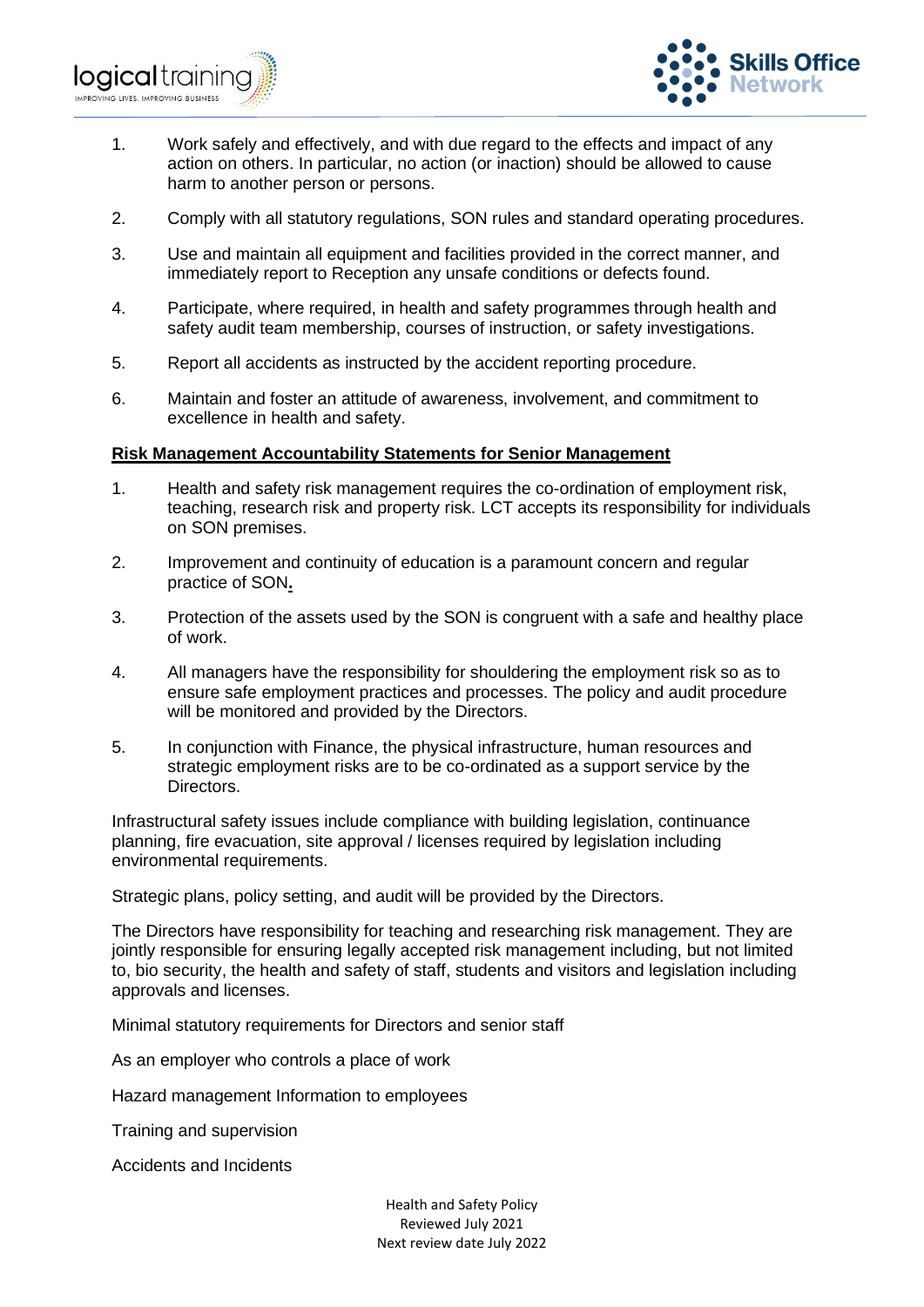



## Emergency procedures

Employee participation

# **REQUIRED STATUTORY MINIMUMS – THE EMPLOYER**

## **Hazard Management**

- 1. Effective method implemented to identify hazards all foreseeable hazards to be identified through planned processes including inspections and accident investigations, recorded in a register. (The register needs to be up to date, including new items and accident information).
- 2. All identified hazards are to be assessed for danger / harm significance.
- 3. Significant hazards are to be controlled through a three-step hierarchy of elimination, isolation, and minimisation.
- 4. As appropriate, the provision of personal protective equipment and ensuring that it is used correctly.

#### **Information for employees**

- 1. Hazards and emergency procedures. E.g. control procedures, MSDS, emergency responses.
- 2. The results of monitoring.
- 3. Where protective equipment is stored.
- 4. Reporting an accident.

## **Training and supervision**

- 1. The competence of employees to work safely must be assessed. (Training / competency records to be kept).
- 2. The supervision of employees who lack knowledge and experience to carry out assigned tasks without risk to health or safety must be guaranteed.
- 3. All employees must be given minimum safety and health training. (Includes students, visitors and contractors, record of such training must be kept in the Training Book).

#### **Accidents and incidents**

- 1. All accidents must be accurately recorded on the Incident Report Form.
- 2. Serious harm issues must be notified to COSHH and the accident scenes secured until official clearance has been obtained.
- 3. Investigations must be carried out to determine causes and the process and results recorded in the register.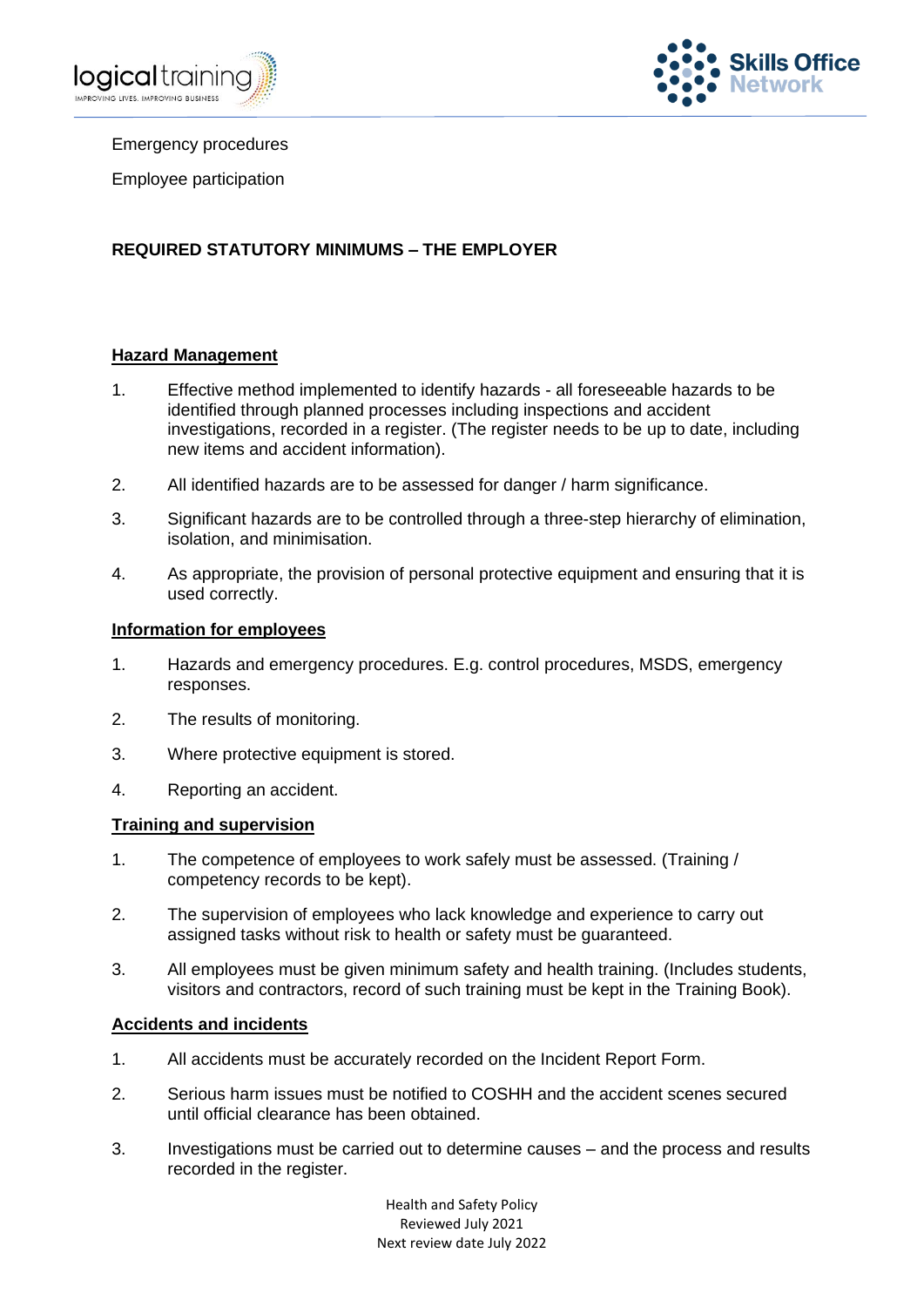



## **Emergency procedures**

1. Procedures for dealing with emergencies developed and implemented.

## **Employee participation**

- 1. Employee participation system established and in effective operation.
- 2. Employee Health and Safety representatives appointed response developed to hazard notices. (Written response required if recommendation is not followed.)

## **REQUIRED STATUTORY MINIMUMS – THE DIRECTORS**

- 1. Procedures for managing the health and safety of contractors are established and must be implemented.
- 2. Report accidents to contractors.

## **REQUIRED STATUTORY MINIMUMS - FOR A "PERSON" IN CONTROL OF PLACE OF WORK / EQUIPMENT**

- 1. Procedures to ensure actions or inactions of employees do not because harm must be published and on file.
- 2. Procedures to manage the SON premises to protect visitors from harm must be published and on file.

## **EMERGENCY PROCEDURES**

Emergency alarms: The emergency evacuation alarm is a continuous siren.

Action to be taken by a member of staff discovering a fire:

Immediately activate the nearest fire alarm by breaking the glass cover.

If it is safe to do so, ensure all doors leading to the fire are closed.

Leave the area by the nearest exit and (where safe to do so) report the fire to reception next to the front entrance. Meet at the fire assembly point in the Car Park of the YBN Offices.

Call the fire brigade at the earliest opportunity.

When the fire officer arrives at the assembly point, give clear details of location and the nature of fire.

Do not attempt to fight the fire unless:

- 1. You have already operated the fire alarm
- 2. You are absolutely sure that you have a safe means of escape if you are unsuccessful
- 3. You are absolutely sure that the fire is immediately controllable
- 4. You are absolutely sure of the source of the fire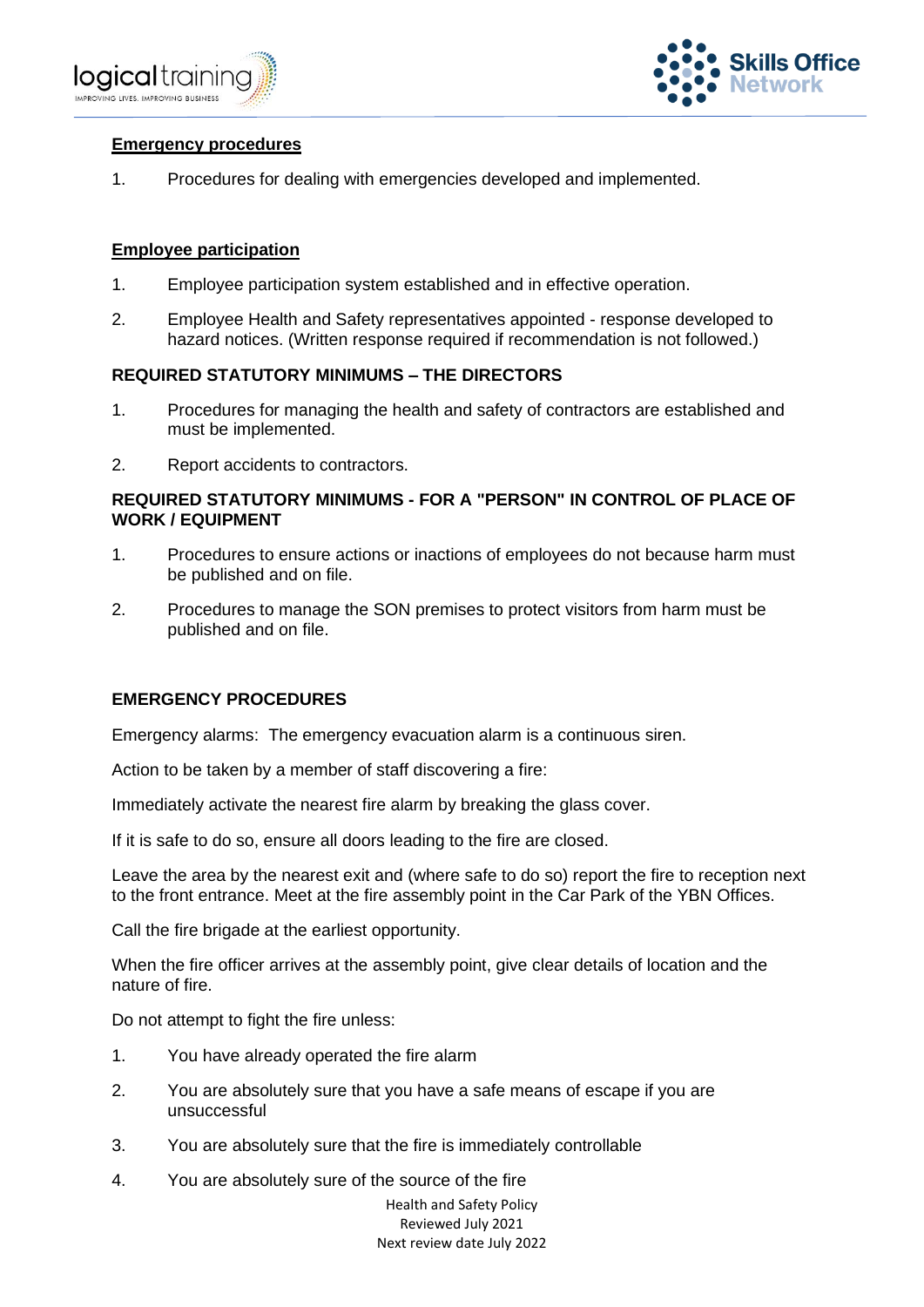



- 5. If you are absolutely sure that you are using the correct appliance and how to use
- 6. If none of the above apply make a safe escape
- 7. Follow general evacuation instructions
- 8. Do not use the lift
- 9. Do not take hold-alls or briefcases or any other bulky items which might impede evacuation. Do not go searching for personal belongings.
- 10. Report to the assembly point irrespective of the exit by which the building was evacuated. Do not congregate in any area which is not an assembly point. There are no internal assembly points.

If you are concerned that a member of staff or other person was unable to evacuate the building, advise the fire officer of that person's last known location.

Do not leave the assembly point and, in no circumstances, re-enter the building without the specific permission of the fire officer.

#### **Emergency exits**

If danger is imminent, always use the nearest available exit and report to the designed assembly point irrespective of where you leave the building.

Otherwise use the emergency exit which gives the nearest access to the front of the building.

#### **Assembly Points**

It is vital that staff / visitors / students report to the correct assembly point.

Do not congregate elsewhere or wander away from the assembly point for any reason until authorised to do so. This could lead to absentees being treated as missing and the waste valuable time / danger to life for the emergency services.

#### **References:**

## **Health and Safety in Employment Act (1992)**

#### **Health and Safety in Employment Regulations (1995)**

| <b>Version Number</b>          | V <sub>2</sub>        |
|--------------------------------|-----------------------|
| Approved by (Director<br>Name) | <b>James Neilands</b> |
| <b>Director Signature</b>      | Janes Del             |
| Date                           | <b>July 2021</b>      |